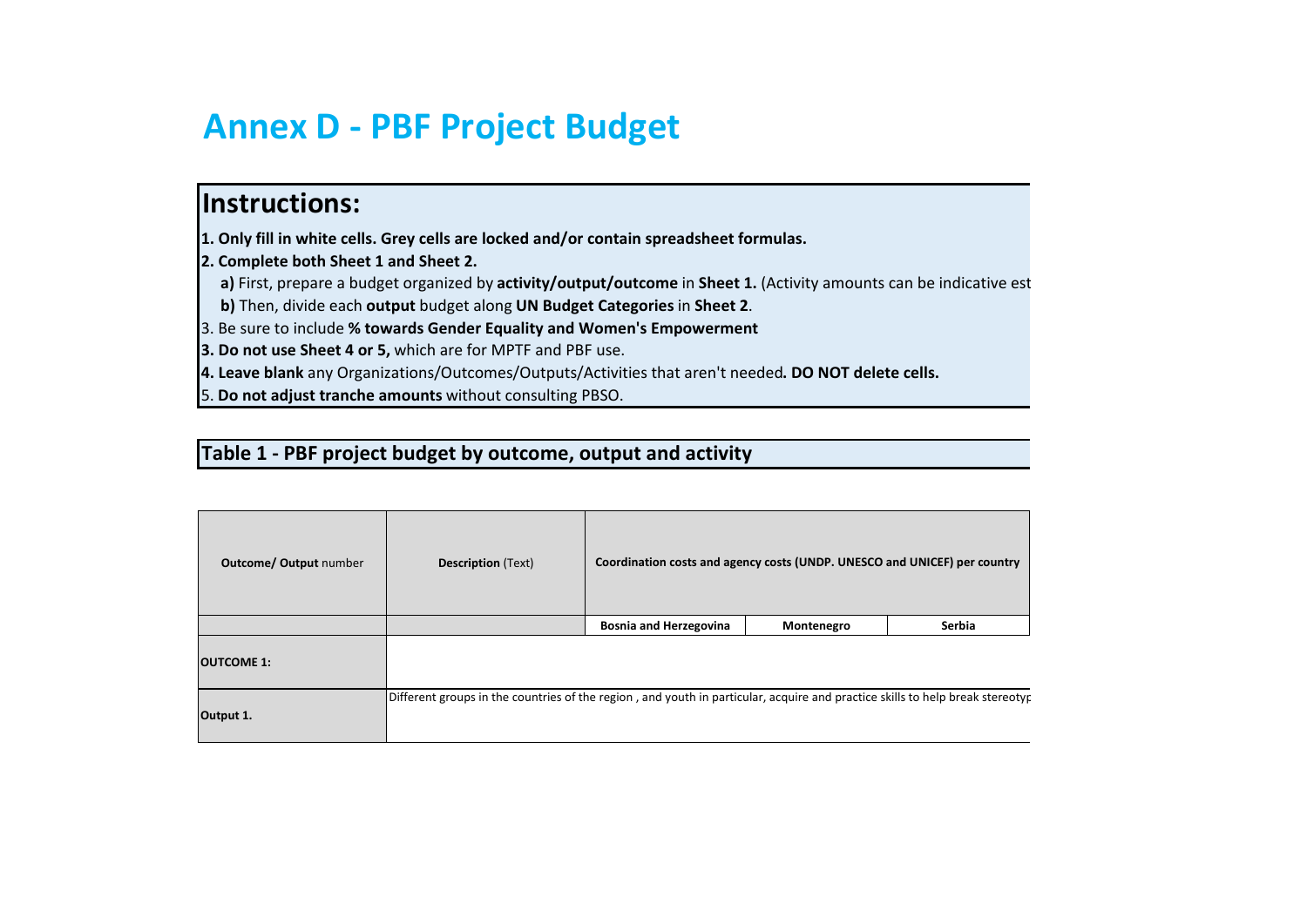|                     | <b>Output Total</b>                                                                                                                                                                         | \$ | 64,666.05       | Ŝ.                 | $136,778.34$ \$ | 87,678.26       |
|---------------------|---------------------------------------------------------------------------------------------------------------------------------------------------------------------------------------------|----|-----------------|--------------------|-----------------|-----------------|
| Activity 2.5        | Organize regional thematic<br>dialogues                                                                                                                                                     |    |                 | \$                 |                 | \$<br>12,608.52 |
| <b>Activity 2.4</b> | Enable joint action on common<br>priorities (SGF)                                                                                                                                           |    |                 | \$                 | 83,599.56       | \$<br>20,000.00 |
| Activity 2.3        | Organize first regional platform                                                                                                                                                            |    |                 | \$                 |                 | \$              |
| <b>Activity 2.2</b> | Organize national level dialogue<br>platforms                                                                                                                                               | \$ | 7,467.68        | \$                 | 23,199.54       | \$<br>27,165.92 |
| Activity 2.1        | Organize sub-regional youth<br>dialogues                                                                                                                                                    | \$ | 57,198.37       | $\ddot{\varsigma}$ | 29,979.24       | \$<br>27,903.82 |
| Output 2            | <b>Output Total</b><br>Output 2: Citizens from different groups jointly identify and implement actions that can promote social cohesion in the re                                           | Ś  | $127,391.90$ \$ |                    | $114,301.05$ \$ | 235,487.44      |
|                     | media                                                                                                                                                                                       |    |                 |                    |                 |                 |
| Activity 1.5        | Activity 1.5: Enhance capacities of                                                                                                                                                         | \$ | 8,147.44        |                    |                 | \$              |
| Activity 1.4        | Activity 1.4: Enhance capacities of<br>teachers/trainers for promotion of<br>cultural diversity, inter-cultural<br>dialogue and tolerance                                                   | \$ | 10,890.79       |                    |                 | \$<br>11,600.45 |
| Activity 1.3:       | Activity 1.3: Enhance peacebuilding<br>capacities for women's groups                                                                                                                        | \$ | 12,325.93       | \$                 | 28,063.64       | \$<br>44,855.22 |
| Activity 1.2        | Activity 1.2: Enhance capacities of<br>youth and adolescents                                                                                                                                | \$ | 68,594.45       | \$                 | 56,414.22       | \$<br>83,641.25 |
| Activity 1.1.       | Establish methodological framework<br>for enhancing capacities of each<br>stakeholder group (adolescents,<br>organized and unorganized youth,<br>women, opinion-makers: teachers,<br>media) | \$ | 27,433.29       | -\$                | 29,823.19       | \$<br>95,390.52 |
|                     |                                                                                                                                                                                             |    |                 |                    |                 |                 |

| Output 3:    | Policy recommendations to improve social cohesion in the region are effectively advocated for with, and endorsed by,                                                     |  |               |  |  |  |           |
|--------------|--------------------------------------------------------------------------------------------------------------------------------------------------------------------------|--|---------------|--|--|--|-----------|
| Activity 3.1 | Policy recommendations to improve<br>social cohesion in the region are<br>effectively advocated for with, and<br>endorsed by, authorities and<br>Irelevant stakeholders. |  | $2,867.79$ \$ |  |  |  | 21,193.69 |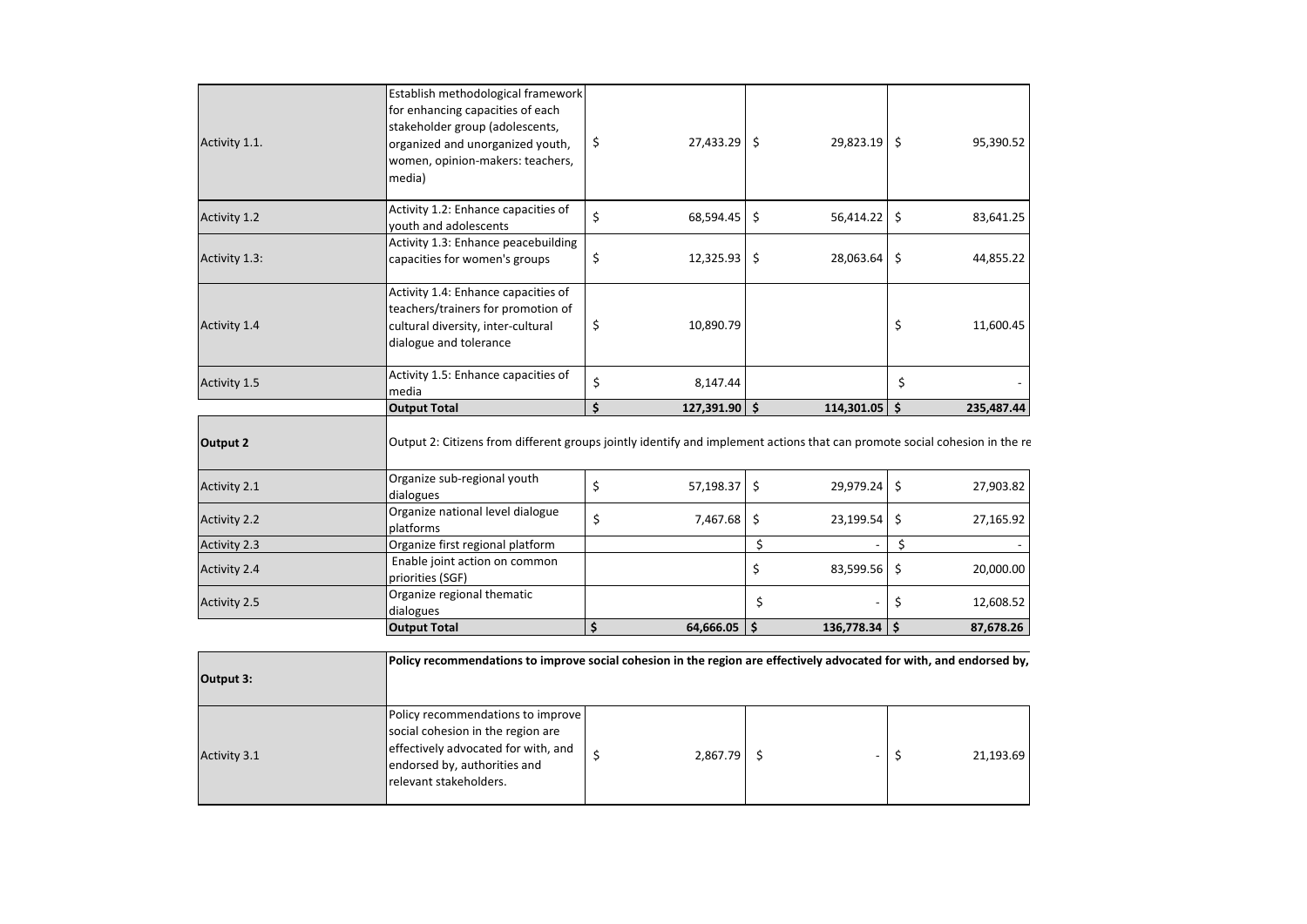| <b>Activity 3.2</b> | Support to policy advocacy<br><b>campaigns</b>         |          | 2,877.46 | 25,005.71 |
|---------------------|--------------------------------------------------------|----------|----------|-----------|
| <b>Activity 3.3</b> | Organise final regional dialogue<br>Iplatform (Mostar) |          |          |           |
|                     | <b>Output Total</b>                                    | 2,867.79 | 2,877.46 | 46,199.40 |

| <b>Additional personnel costs</b>                 |                               | \$       | 12,331.23      |   |
|---------------------------------------------------|-------------------------------|----------|----------------|---|
| <b>Additional Operational Costs</b>               |                               | \$       | 5,832.61       |   |
| <b>Monitoring budget</b>                          |                               |          |                |   |
| <b>Budget for independent final</b><br>evaluation |                               |          |                |   |
|                                                   | <b>Total Additional Costs</b> | \$<br>\$ | $18,163.84$ \$ | - |

| <b>Totals</b>                   |                                 |            |                                                     |  |  |  |  |
|---------------------------------|---------------------------------|------------|-----------------------------------------------------|--|--|--|--|
|                                 | <b>Recipient Organization 1</b> |            | Recipient Organization 2   Recipient Organization 3 |  |  |  |  |
|                                 | <b>Bosnia and Herzegovina</b>   | Montenegro | <b>Serbia</b>                                       |  |  |  |  |
| <b>Sub-Total Project Budget</b> | $1,806,816.28$   \$<br>\$       | 884,425.49 | 1,219,031.60<br>S                                   |  |  |  |  |
| Indirect support costs (7%):    | $126,477.14$   \$               | 61,909.78  | 85,332.21<br>\$                                     |  |  |  |  |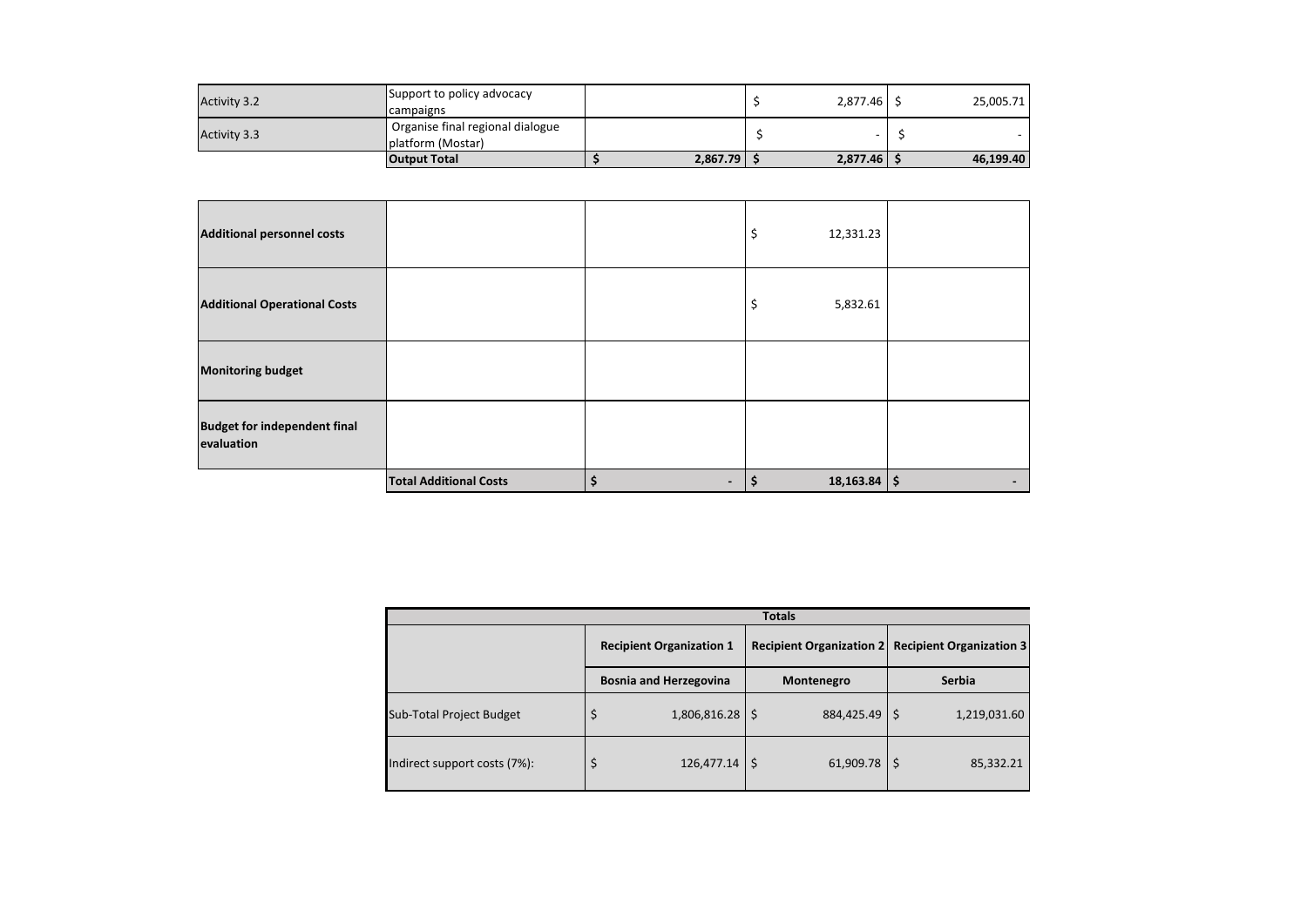| <b>Total</b> |  | 1,933,293.42 |  | $946,335.27$ $\frac{1}{5}$ |  | 1,304,363.81 |
|--------------|--|--------------|--|----------------------------|--|--------------|
|--------------|--|--------------|--|----------------------------|--|--------------|

|                        | Performance-Based Tranche Breakdown |                                         |                                                     |  |  |  |  |  |
|------------------------|-------------------------------------|-----------------------------------------|-----------------------------------------------------|--|--|--|--|--|
|                        | <b>Recipient Organization 1</b>     |                                         | Recipient Organization 2   Recipient Organization 3 |  |  |  |  |  |
|                        | <b>Bosnia and Herzegovina</b>       | Montenegro                              | <b>Serbia</b>                                       |  |  |  |  |  |
| <b>First Tranche:</b>  | \$<br>1,353,305.40                  | $\dot{\mathsf{s}}$<br>$662,434.69$ \ \$ | 913,054.67                                          |  |  |  |  |  |
| <b>Second Tranche:</b> | \$<br>579,988.03                    | $\dot{\mathsf{s}}$<br>$283,900.59$   \$ | 391,309.14                                          |  |  |  |  |  |
| <b>Third Tranche</b>   | \$                                  | \$<br>$\overline{\phantom{a}}$          | \$                                                  |  |  |  |  |  |
| Total:                 | \$<br>1,933,293.42                  | Ŝ.<br>946,335.27                        | 1\$<br>1,304,363.81                                 |  |  |  |  |  |

| \$ Towards GEWE (includes indirect<br>costs)                                                                                                                                | \$<br>318,486.18 |  |  |  |  |  |  |
|-----------------------------------------------------------------------------------------------------------------------------------------------------------------------------|------------------|--|--|--|--|--|--|
| % Towards GEWE                                                                                                                                                              | 7.61%            |  |  |  |  |  |  |
|                                                                                                                                                                             |                  |  |  |  |  |  |  |
| \$ Towards M&E (includes indirect                                                                                                                                           |                  |  |  |  |  |  |  |
| costs)                                                                                                                                                                      | Ś                |  |  |  |  |  |  |
| % Towards M&E                                                                                                                                                               |                  |  |  |  |  |  |  |
| Note: PBF does not accept projects with less than 5% towards M&E and<br>less than 15% towards GEWE. These figures will show as red if this<br>minimum threshold is not met. |                  |  |  |  |  |  |  |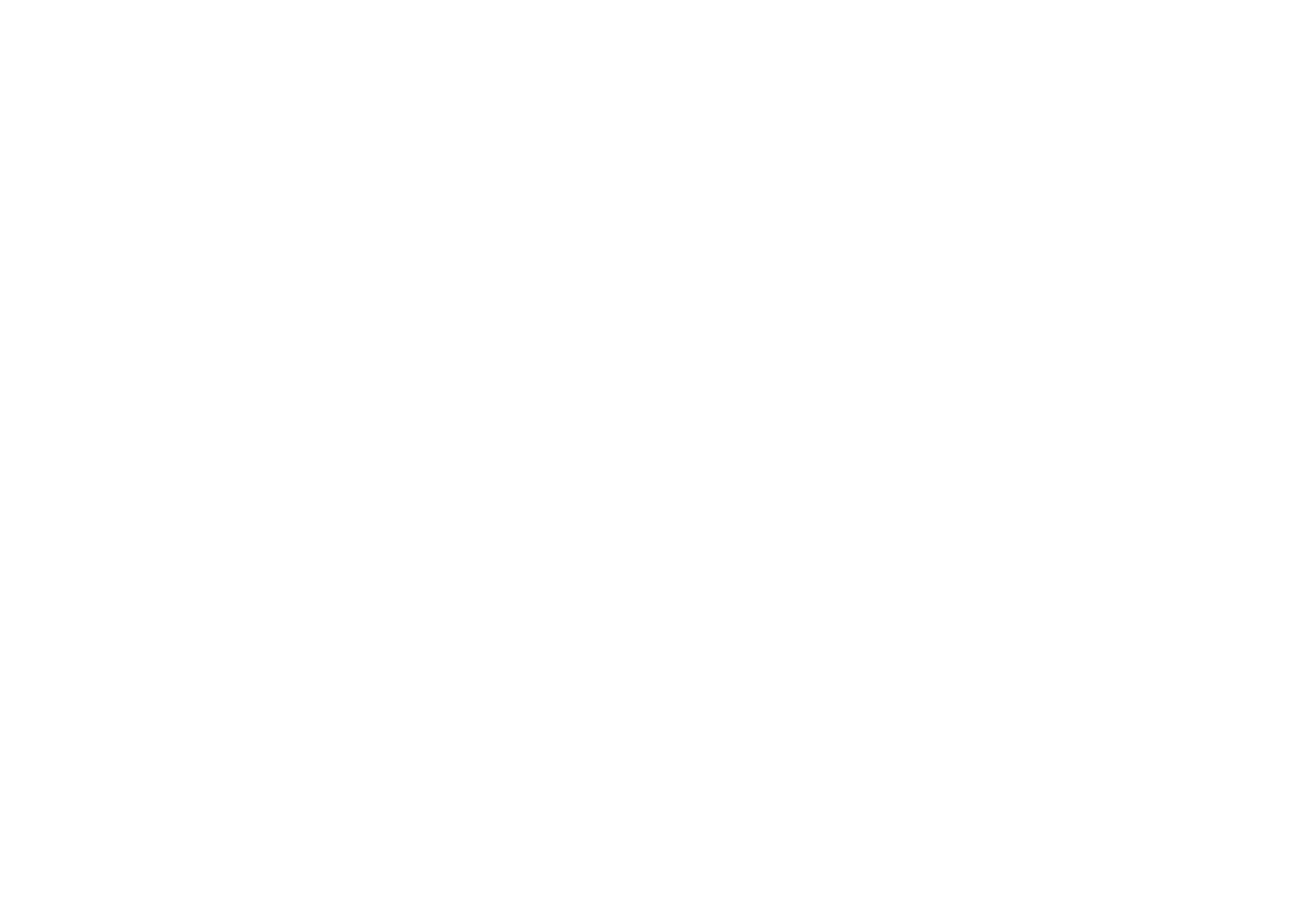|  | imates.) |
|--|----------|
|  |          |

| <b>Total</b> | % of budget per activity<br>allocated to Gender<br><b>Equality and Women's</b><br><b>Empowerment (GEWE)</b><br>(if any): | Current level of<br>expenditure/<br>commitment (To be<br>completed at time of<br>project progress<br>reporting) | Any remarks (e.g. on types of<br>inputs provided or budget<br>justification, esp. for TA or travel<br>costs) |  |
|--------------|--------------------------------------------------------------------------------------------------------------------------|-----------------------------------------------------------------------------------------------------------------|--------------------------------------------------------------------------------------------------------------|--|
|              |                                                                                                                          |                                                                                                                 |                                                                                                              |  |
|              |                                                                                                                          |                                                                                                                 |                                                                                                              |  |

Des and constructively interact across divides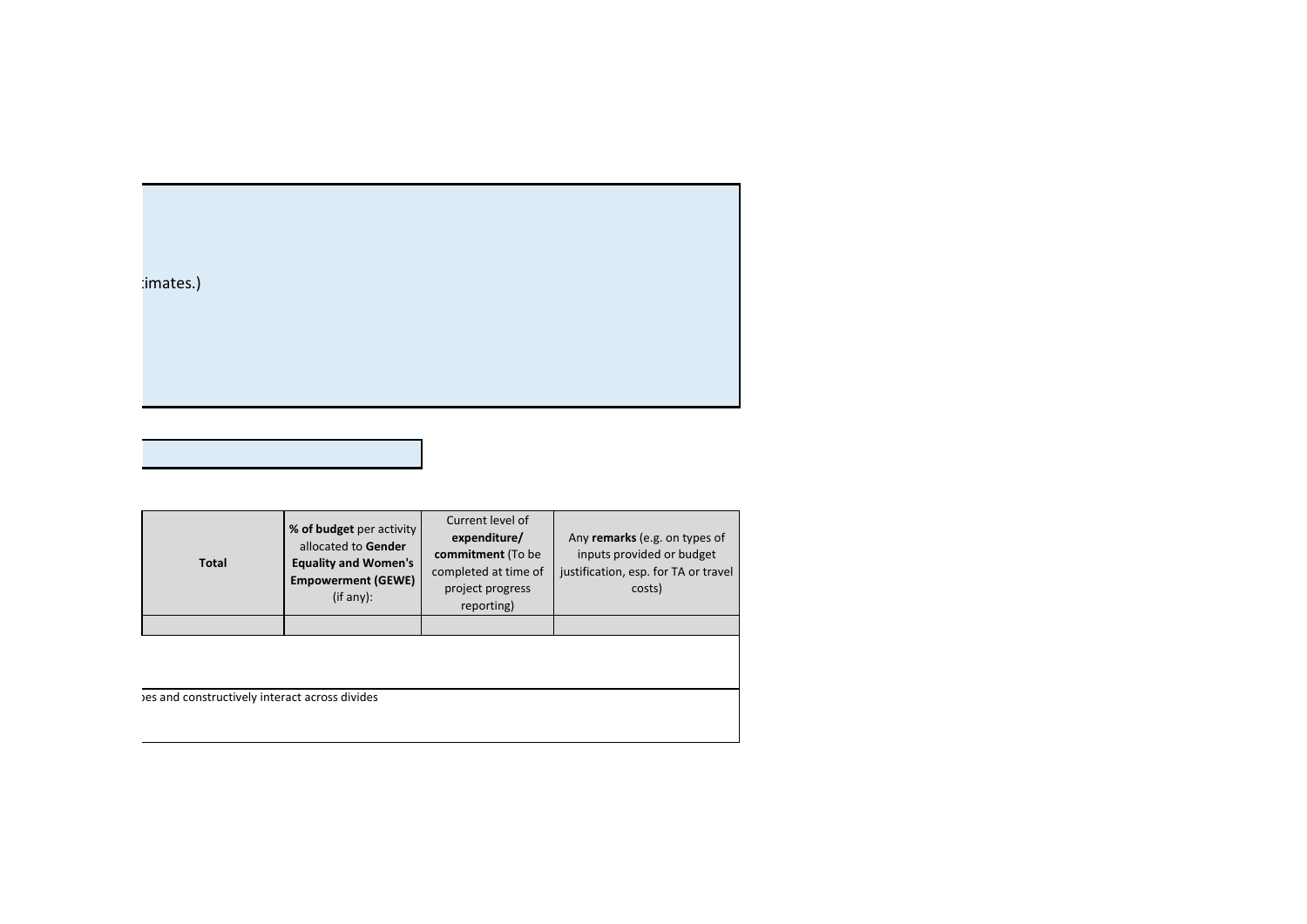| \$<br>152,647.00    |            | \$<br>152,647.00 |  |
|---------------------|------------|------------------|--|
| \$<br>208,649.92    | 50%        | \$<br>208,649.92 |  |
| \$<br>85,244.79     | 100%       | \$<br>85,244.79  |  |
| \$<br>22,491.24     | 50%        | \$<br>22,491.24  |  |
| \$<br>8,147.44      | 50%        | \$<br>8,147.44   |  |
| \$<br>477,180.39 \$ | 204,889.09 | \$<br>477,180.39 |  |

gion, especially in BiH.

|   | 115,081.43 | 50%            | \$ | 115,081.43               |  |
|---|------------|----------------|----|--------------------------|--|
|   | 57,833.14  | 50%            | \$ | 57,833.14                |  |
|   |            | 50%            |    | $\overline{\phantom{a}}$ |  |
|   | 103,599.56 |                | \$ | 103,599.56               |  |
| S | 12,608.52  | 50%            | \$ | 12,608.52                |  |
|   | 289,122.65 | 92,761.55<br>Ś | -Ś | 289,122.65               |  |

 $\zeta$  24,061.48  $\zeta$  24,061.48 authorities and relevant stakeholders.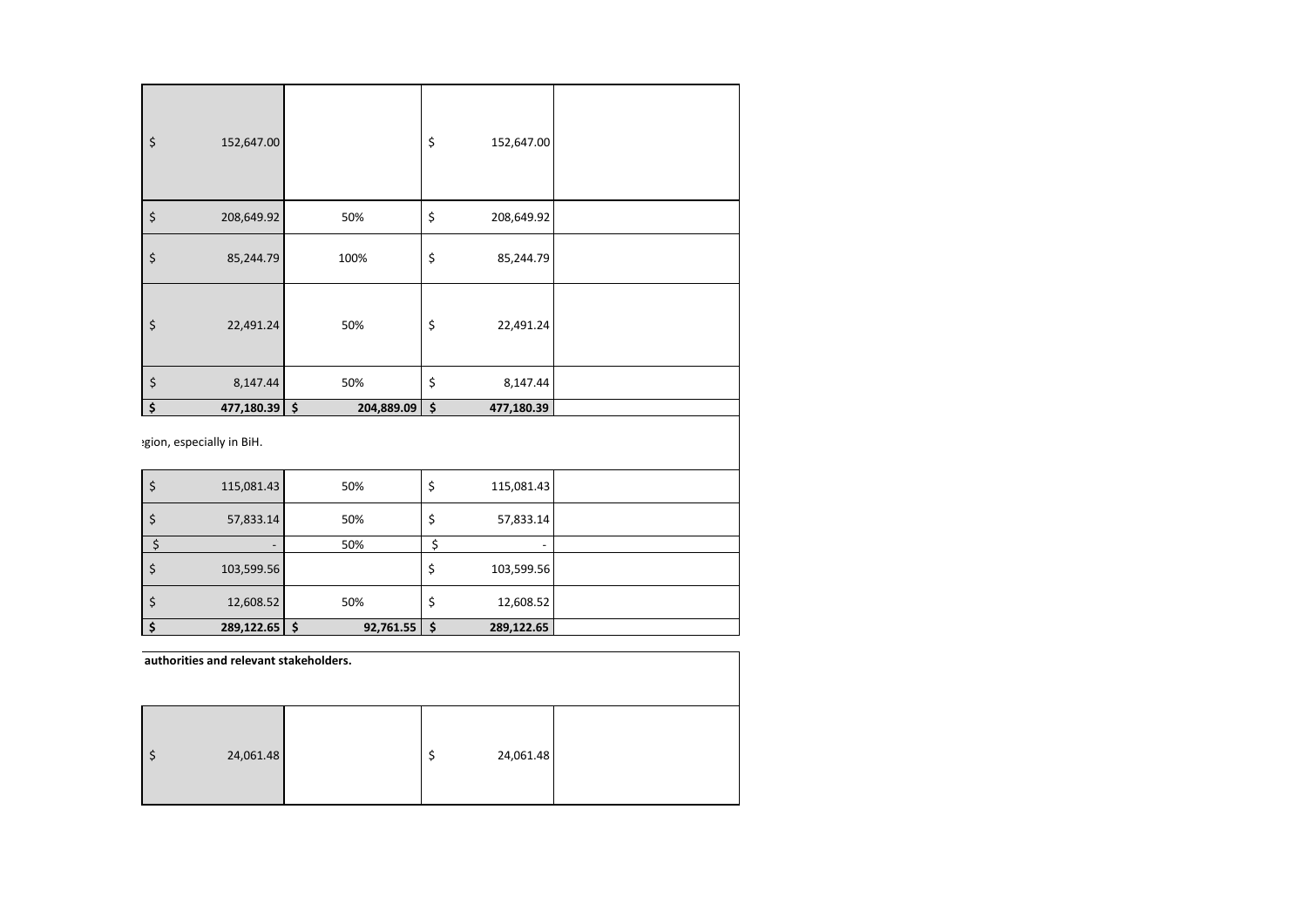|                             | 27,883.17 | 27,883.17 |  |
|-----------------------------|-----------|-----------|--|
| -<br>-                      |           |           |  |
| 51,944.65<br>$51,944.65$ \$ |           |           |  |

| \$<br>12,331.23                |                |    |
|--------------------------------|----------------|----|
| \$<br>5,832.61                 |                |    |
| \$<br>$\overline{\phantom{a}}$ |                |    |
| \$                             |                |    |
| \$<br>$18,163.84$ \$           | $\blacksquare$ | \$ |

| <b>Total</b>       |
|--------------------|
| \$<br>3,910,273.37 |
| \$<br>273,719.14   |